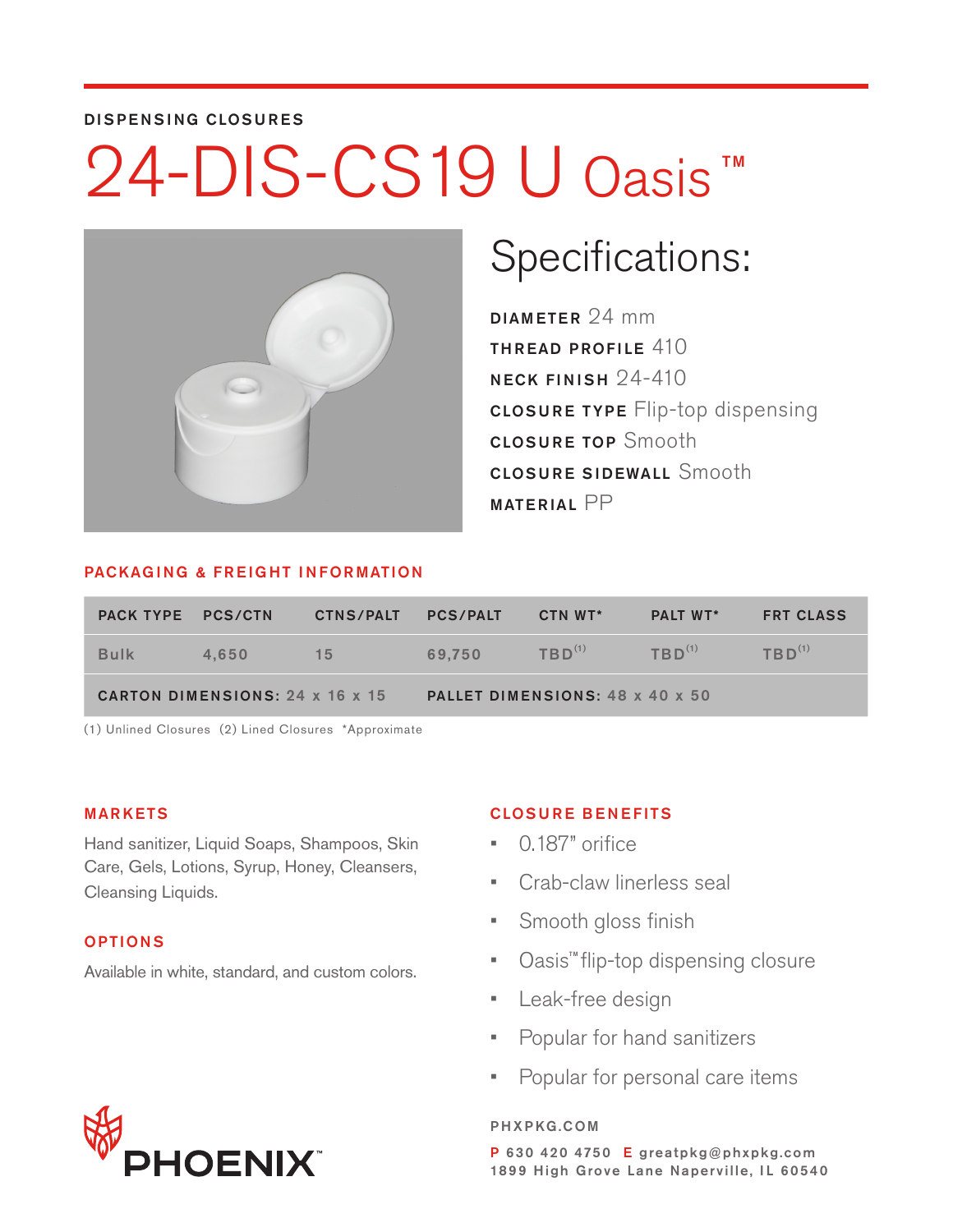DISPENSING CLOSURES









| NOTES: (UNLESS OTHERWISE SPECIFIED)<br>1. ALL DIMENSIONS ARE IN INCHES.                               |            | 04.20.20          |                    | Finalize Design, Add PCI Logo |  |  |                    |                                    | TCSI  |       |    |            |
|-------------------------------------------------------------------------------------------------------|------------|-------------------|--------------------|-------------------------------|--|--|--------------------|------------------------------------|-------|-------|----|------------|
| 2. SEE CHART FOR DIMENSIONAL TOLERANCE.                                                               | <b>REV</b> | DATE              | <b>DESCRIPTION</b> |                               |  |  |                    | BY                                 |       |       |    |            |
| THIS OR FACSIMILE THEREOF IS THE EXCLUSIVE PROPERTY OF                                                |            | <b>TOLERANCE</b>  | $ $ PITCH/TPI 167  |                               |  |  | $\mathsf{G}$ TURNS |                                    | MAT'L |       | PP |            |
| PHOENIX AND MAY NOT BE REPRODUCED WITHOUT THE<br>EXPRESSED WRITTEN CONSENT OF PHOENIX. SOME OR ALL OF |            | ±0.1              |                    | DRAWN RAG                     |  |  |                    | $\overline{)}$ DATE 04.16.20 SCALE |       | 1.5:1 |    | <b>REV</b> |
| THE ITEMS DEPICTED ON THIS DRAWING MAY BE COVERED BY                                                  | .XX        | ±0.02             |                    |                               |  |  |                    |                                    |       |       |    |            |
| <b>CURRENT PATENTS OR PATENTS APPLIED FOR BY PHOENIX.</b>                                             |            | $XXX$ $\pm$ 0.010 |                    |                               |  |  |                    | 024 - DIS - CS19 UI DI             |       |       |    |            |
|                                                                                                       |            |                   |                    |                               |  |  |                    |                                    |       |       |    |            |



PHXPKG.COM

P 630 420 4750 E greatpkg@phxpkg.com 1899 High Grove Lane Naperville, IL 60540